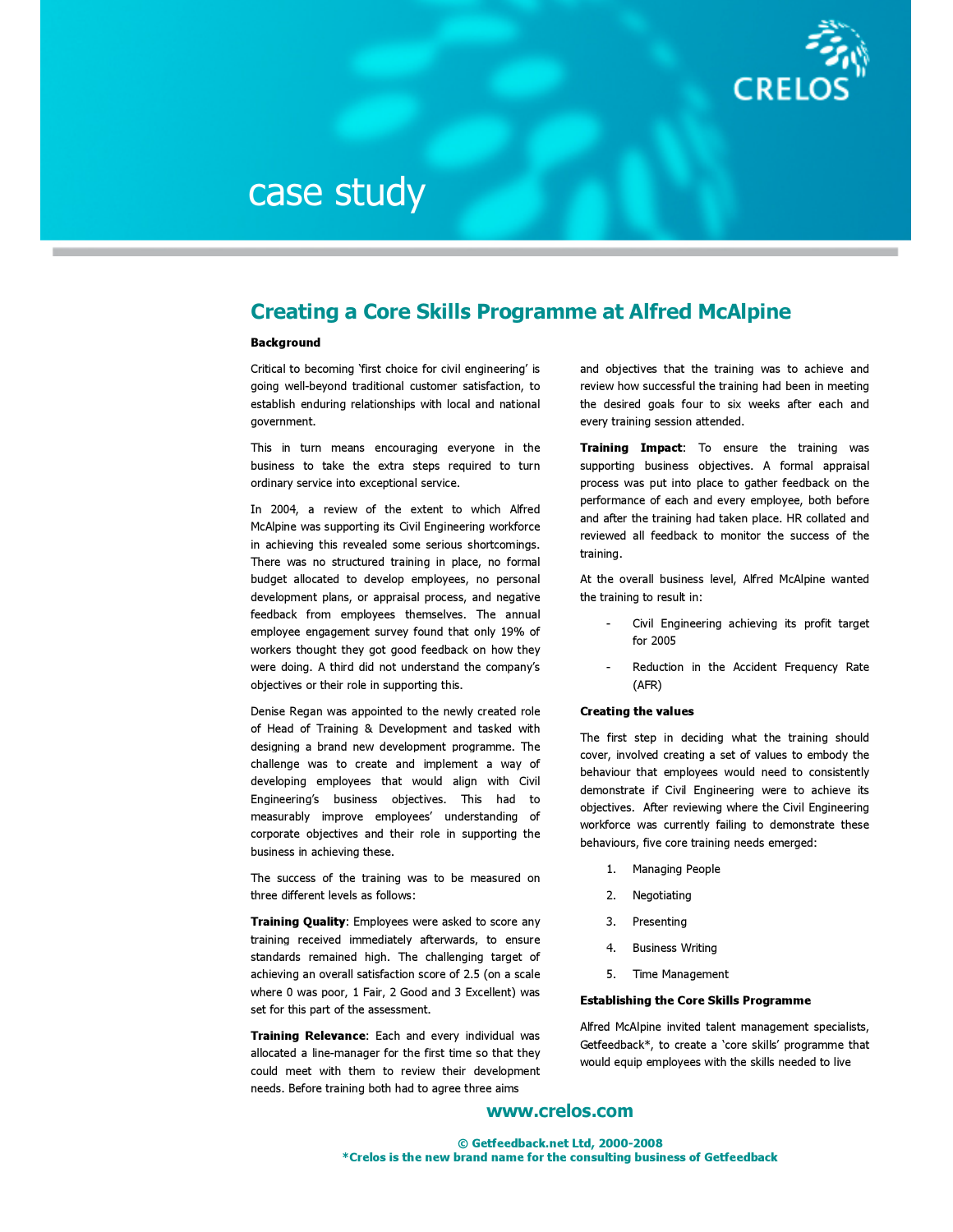

# case study

the values across each development area.

Using its experience of helping companies solve commercial problems by translating them into people problems, Getfeedback created a series of training sessions based on 'real-life' business problems encountered by Civil Engineering employees.

The Business Writing course centred on genuine complaints from members of the public about perceived destruction of trees and a request for compensation for a car damaged by debris left after completion of works.

The Managing People course looked at how to deal with a usually competent worker showing signs of distraction whilst operating dangerous machinery and what action to take against an aggressive site manager threatening violence against workers.

In each case, the courses were carefully designed to equip employees with the fundamental skills needed to handle difficult situations in the interests of both themselves and the performance of the business. The aim was not just to help employees understand the complexities of the particular examples being worked through, but also to provide them with a 'tool-box' of useful information and practical insight to enable them to handle any other situation.

In keeping with Alfred McAlpine's commitment to link training with business needs, the training was run as a modular programme, with line-managers and employees themselves deciding which modules were most relevant to each individual's needs.

Each module, lasting 1-2 days, was delivered at Alfred McAlpine's offices to optimise budget. This also reinforced that it was Alfred McAlpine training, specifically designed to meet the needs of Alfred McAlpine employees. Employees could pick a date from a published training timetable to attend the modules relevant to them.

The training sessions were delivered by Getfeedback's expert trainers and supported by members of the Alfred McAlpine HR department.

Each session consisted of a mixture of theory and roleplay. Employees from different projects, doing different roles, were deliberately brought together to encourage cross-learning.

#### Evaluating the training

All 550 Civil Engineering employees, including support staff, had the option to attend the training. In total 102 people attended at least one of the modules. All employees attending training were given a special form to list the learning objectives they agreed with their manager. The same form was used to rate the quality and relevance of the training immediately after the course. Forms were reviewed by HR and returned to the employee. Four to six weeks later, employees had to meet with their line manager to review the impact of the training on their performance. This was recorded on the form and sent back to HR for final evaluation.

Everyone attending the training rated its quality and relevance as being more than good, with the Presenting and Time Management modules verging on excellent.

The response from employees attending training sessions has been very positive. The overwhelming majority feels that the Business Writing and Time Management development is enabling them to perform more effectively in their role.

### Making a difference at every level

Just six months into delivery of the training programme, the next annual employee engagement survey found that the number of employees who think they are being provided with good feedback had increased by a third. Confidence that they had the right skills to do the job had also increased dramatically, to 79%. In total, over three quarters of Civil Engineering employees stated that they were now 'proud' to work for Alfred McAlpine, making this one of the most engaged divisions within the business overall.

## www.crelos.com